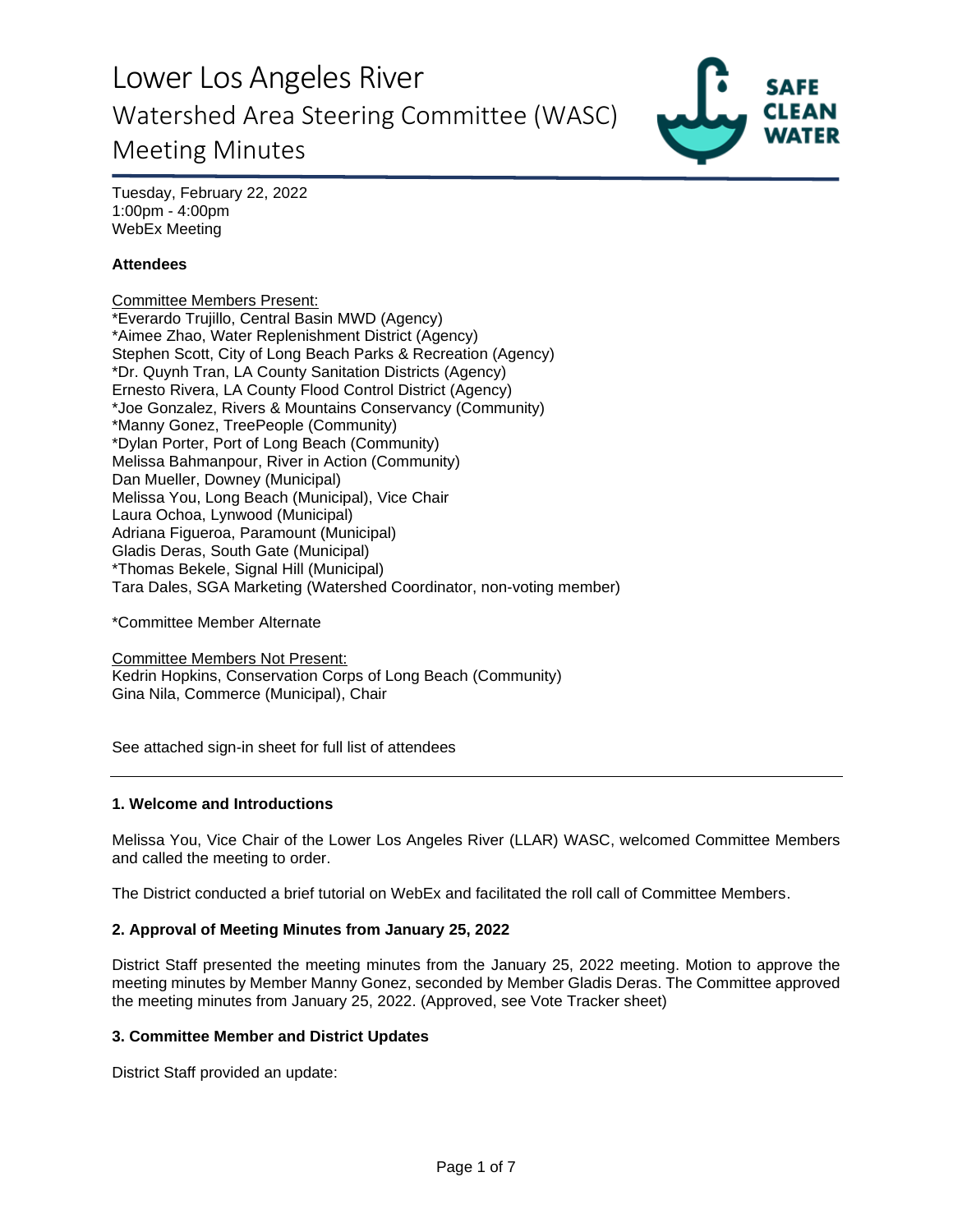

- On February 8, the Board of Supervisors voted to continue meeting virtually, acting under the authority of Assembly Bill 361 which authorizes public committees to meet without complying with all the teleconferencing requirements of the Brown Act when the situation warrants it. The Board is reviewing every 30 days and will act to cover all the commissions and committees under their authority.
- For the Regional Program, the District has initiated the process of sending Fund Transfer Agreements for projects approved under Round 2 of the Stormwater Investment Plan.
- For projects approved in the Fiscal Year (FY) 21-22 SIP, quarterly reports will be due May 15, 2022.
- The District is continuing to process transfer agreements for Addendums for Year 1 projects and initial transfer agreements for Year 2 projects.
- The District sent a request for proposal to a consultant to develop a Feasibility Study for the Technical Resource Program project concept approved in the Round 2 Stormwater Investment Plan.
- Under the Municipal Program, Annual Plans are due April 1 to the Safe, Clean Water Program. Annual Plans are required to receive the Municipal Program revenue.
- SIP tool data has been updated for WASC review. Please review and provide feedback as needed.
- Claims for the [Low-Income Senior-Owned Special Parcel Tax Exemption](https://safecleanwaterla.org/wp-content/uploads/2021/06/Low-Income-Senior-Owned-Parcel-Application-20210621.pdf) and [general income](https://safecleanwaterla.org/wp-content/uploads/2021/06/General-Income-Based-Tax-Reduction-Application-20210607.pdf)[based tax reduction](https://safecleanwaterla.org/wp-content/uploads/2021/06/General-Income-Based-Tax-Reduction-Application-20210607.pdf) are due May 1, 2022. More information can be found on the Safe, Clean [Water Program website.](https://safecleanwaterla.org/resources/tools/)
- It is important for the WASC and the work of the Regional Program to remain transparent and fair. These principles are built into the SCWP and are represented by the *ex parte* disclosures on each agenda. WASC members whose job connects them to specific projects should ask colleagues or consultants to attend WASC meetings to share about or advocate for those projects during Stormwater Investment Plan deliberations and should avoid using their position as WASC members to advocate for projects from their home entities. Not all projects are connected to a WASC member's outside job, and those that aren't must advocate for their inclusion during the managed opportunities (the application itself, presentation(s), questions from the WASC, and the public comment period). Ensuring that each project gets treated fairly during discussion and voting agenda items and that all proponents have equal access to engage the WASC discussion needs to be part of how the WASC manages itself.

### **4. Watershed Coordinator Updates**

Watershed Coordinator Tara Dales provided an update on activities which included:

- Presentation on Watershed Coordinator activities for the year. Focus areas of Watershed Coordinator activities included understanding community needs within the watershed area; soliciting new projects; supporting current project applicants; raising public awareness; and supporting the WASC through information sharing.
- The Watershed Coordinator also discussed how the locations of the currently proposed projects relate to disadvantaged communities.

### **5. Ex Parte Communication Disclosures**

There were no ex parte communication disclosures.

#### **6. Public Comment Period**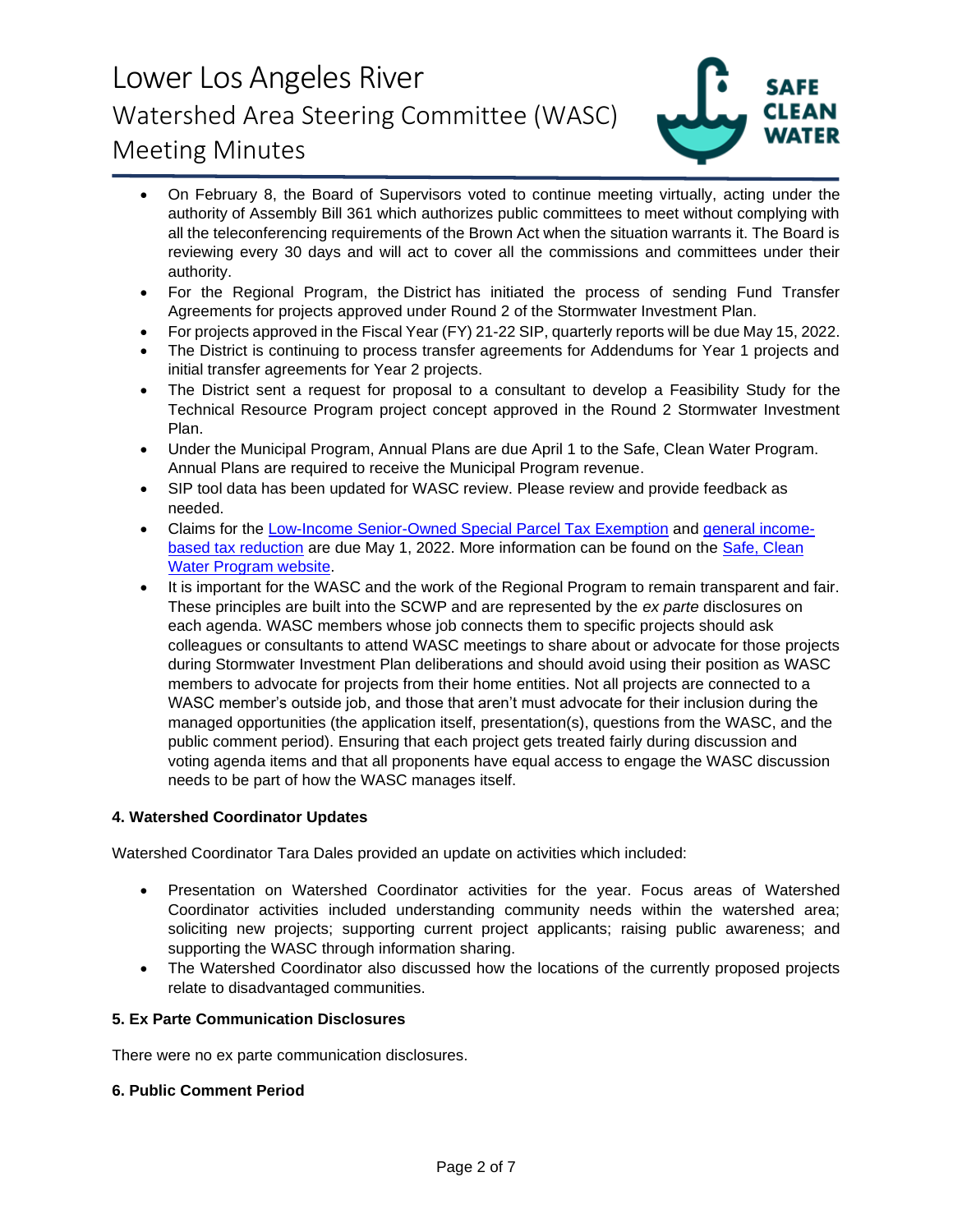

One public comment card from Los Angeles Sanitation and Environment was received and will be included with the meeting minutes.

### **7. Discussion Items**

a) Reselect the current LLAR Watershed Coordinator for next term.

District Staff explained that the Watershed Coordinator contract is for one year. The WASC needs to vote to renew the term for another year. If they choose not to renew the term, the WASC will need to interview potential candidates from the approved list and take another vote. The process would take approximately two meetings.

Member Adriana Figueroa expressed satisfaction with Watershed Coordinator Dales' performance, suggesting that one year is not sufficient to evaluate the watershed coordinator's abilities and supported re-selecting the coordinator. Member Joe Gonzalez said that Watershed Coordinator Dales has been responsive and helpful in sharing resources.

b) Regional Program Quarterly Reporting Summary

### **i) Quarter 3 (January – March 2021) and Quarter 4 (April – June 2021)**

Vice Chair You noted that the Quarter 2 quarterly reports were due in February. District Staff gave an overview of the SIP tool, which included project information from the last two rounds of quarterly reports. District staff shared that the only project that plans to request additional funds is the City of Long Beach's Municipal Urban Stormwater Treatment project. The WASC is waiting on a signed addendum with additional funding information from the City of Long Beach. Member Figueroa asked what the "Activity Concern" under the Regional Program Quarterly Report Summary referred to for the Long Beach project. District Staff said the schedule is delayed but in progress, according to a prompt in the SIP tool. Cecilia Salazar (City of Long Beach) said that there was a delay in procuring materials for construction. They will confirm with the engineer, but they do not think the delay is a major concern. Vice Chair You said the Committee is in the process of finalizing the contract with Long Beach and assured the Committee that the allocated money will be spent. Member Figueroa asked if the sum of expenditures to date represented money awarded to date. Vice Chair You said that Quarter 3 reporting would be due May 15 and would represent January to March 2022.

c) Lower Los Angeles River (LLAR) Project Prioritization and Selection Discussion for populating the Fiscal Year 2022-2023 Stormwater Investment Plan. [SCW Portal](https://portal.safecleanwaterla.org/scw-reporting/map) & [LLAR Scoring Rubric](https://safecleanwaterla.org/wp-content/uploads/2022/01/LLAR-Scoring-Rubric.pdf)

District Staff said that a vote will not take place today because the Southern California Coastal Water Research Project (SCCWRP) review of the scientific study submissions have not been received. District staff noted that the SIP tool may be used for various funding scenarios. Vice Chair You requested that District staff show the rankings for the projects based on the 14 responses received from the 17 WASC members. District staff presented the ranking spreadsheet. Vice Chair You opened the floor to discussion.

Member Dylan Porter expressed concern about the future of the funding request for the Salt Lake Park Infiltration Cistern project. If there is not an option to partially fund, they would have concerns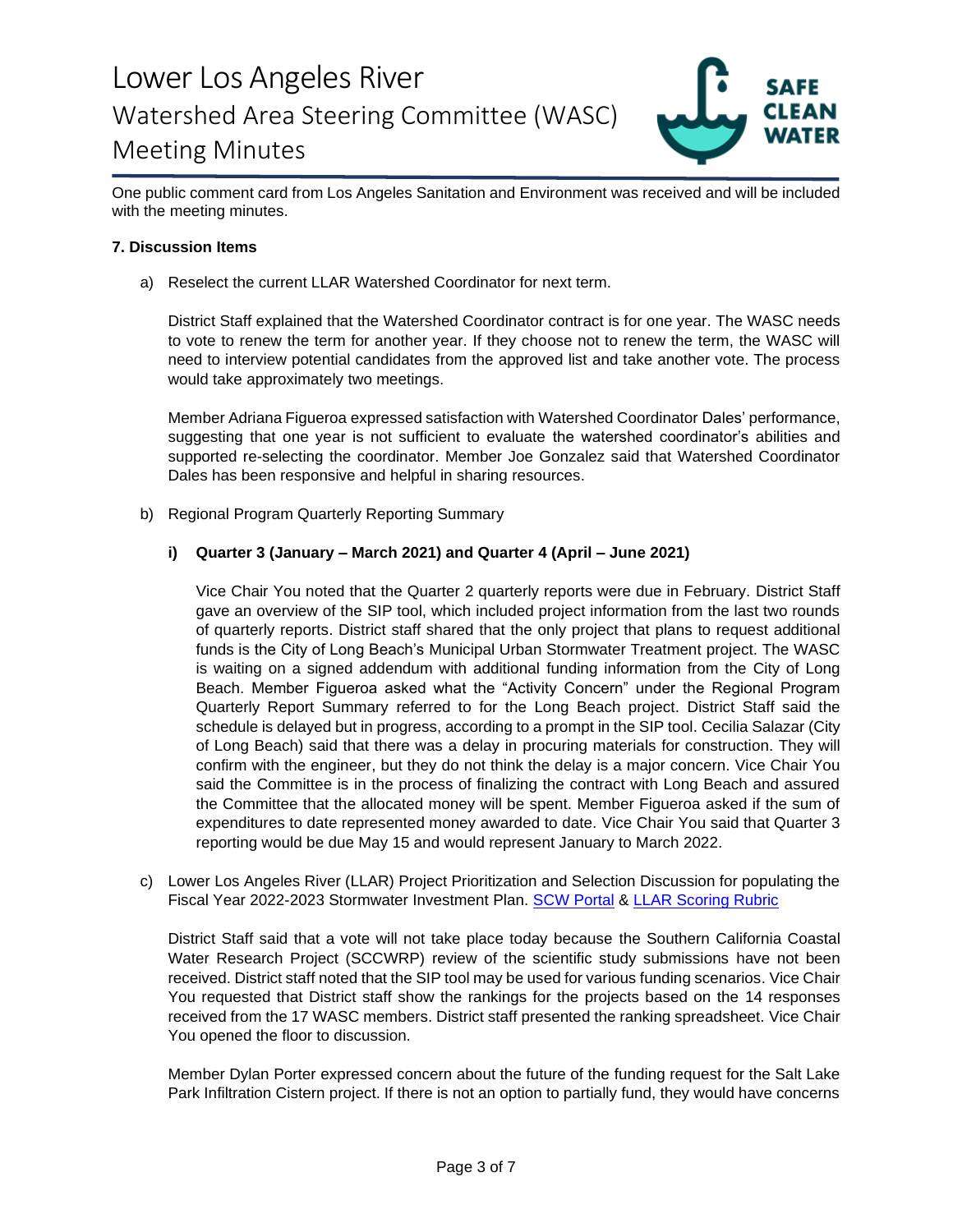

about approving the full amount of \$29 million. Porter ranked that project lower than the other two based on their concern about putting funding aside and not being able to use it in future years.

Cesar Roldan (Director of Public Works, City of Huntington Park) shared several discussions with the Environmental Protection Agency and other agencies. The project is of extreme importance to the region. They would like to receive partial funding so that the funding burden does not fall on a single agency. The goal is to receive federal funding as well. The City is asking for \$4.5 million for design and environmental and would obtain the remaining funding elsewhere. Project construction would commence in three years. Member Figueroa asked for confirmation that requesting federal funding would trigger National Environmental Policy Act (NEPA) compliance. Cesar Roldan confirmed they would need to comply with NEPA to receive federal funding. Member Figueroa asked if a Mitigated Negative Declaration would be possible for CEQA because it is an existing park. Cesar Roldan said it might, but there are concerns about the park's subsoil. District staff said that there is a partial funding request form that the applicant may fill out at the Committee's request.

Member Figueroa asked what was previously included for FY 23-24 that brings the budget allocation to 143%. District staff said a scenario was created after asking applicants and developers about assumed future construction costs. The displayed scenario in the SIP tool factors those assumed costs, even though not committed to by the WASC, to reveal potential future demands on SIPs. However, the WASC can choose to allocate funds differently. Partial funding scenarios can be created. The 143% over-allocation is because all projects being considered are included in the SIP right now. These numbers can be turned on and off in the SIP. Funding scenarios can be projected in the SIP tool.

Vice Chair You suggested focusing on the Infrastructure Program (IP) projects because the SCCWRP reviews have not been received for the Scientific Studies Program (SS) projects. District staff turned off assumed construction costs and SS numbers in the SIP tool, but the WASC budget was still overallocated. Member Figueroa suggested including only projects that the WASC member ranking suggested were first and second highest priority for the WASC. Member Figueroa noted that the SS project budgets do not amount to much compared to the IP projects and suggested including only the top ranked project in a SIP scenario. The budget was still overallocated.

Member Gonez asked if the Huntington Park project will submit a formal, updated funding request and asked whether SS projects will go through a pass/no-pass evaluation rather than being ranked. District staff said for the Huntington Park project, a partial funding form could be sent to the applicant. District staff also said that rather than Scoring, SS projects undergo review by SCCWRP, the findings of which are presented to the WASC. The WASC has a preliminary ranking of the SS projects right now, without SCCWRP input.

Member Gonez asked how to the WASC can fairly assign funding for SS projects that span multiple Watershed Areas. Vice Chair You suggested asking the SS project applicants how their funding requests would change if other WASCs did not approve their funding requests. Shahriar Eftekharzadeh (SEITec) spoke on behalf of the Gaffey Nature Center Facility project, sharing that they would accept partial funding and downsize the scope of work accordingly if other WASCs did not provide funding. Member Figueroa asked if the cost for this WASC would go up if other watershed groups did not fund their application. Eftekharzadeh said if the budget is reduced, they will update the project scope rather than ask for more money, even though some of the original goals would not be accomplished. They would not increase their request to the WASC if other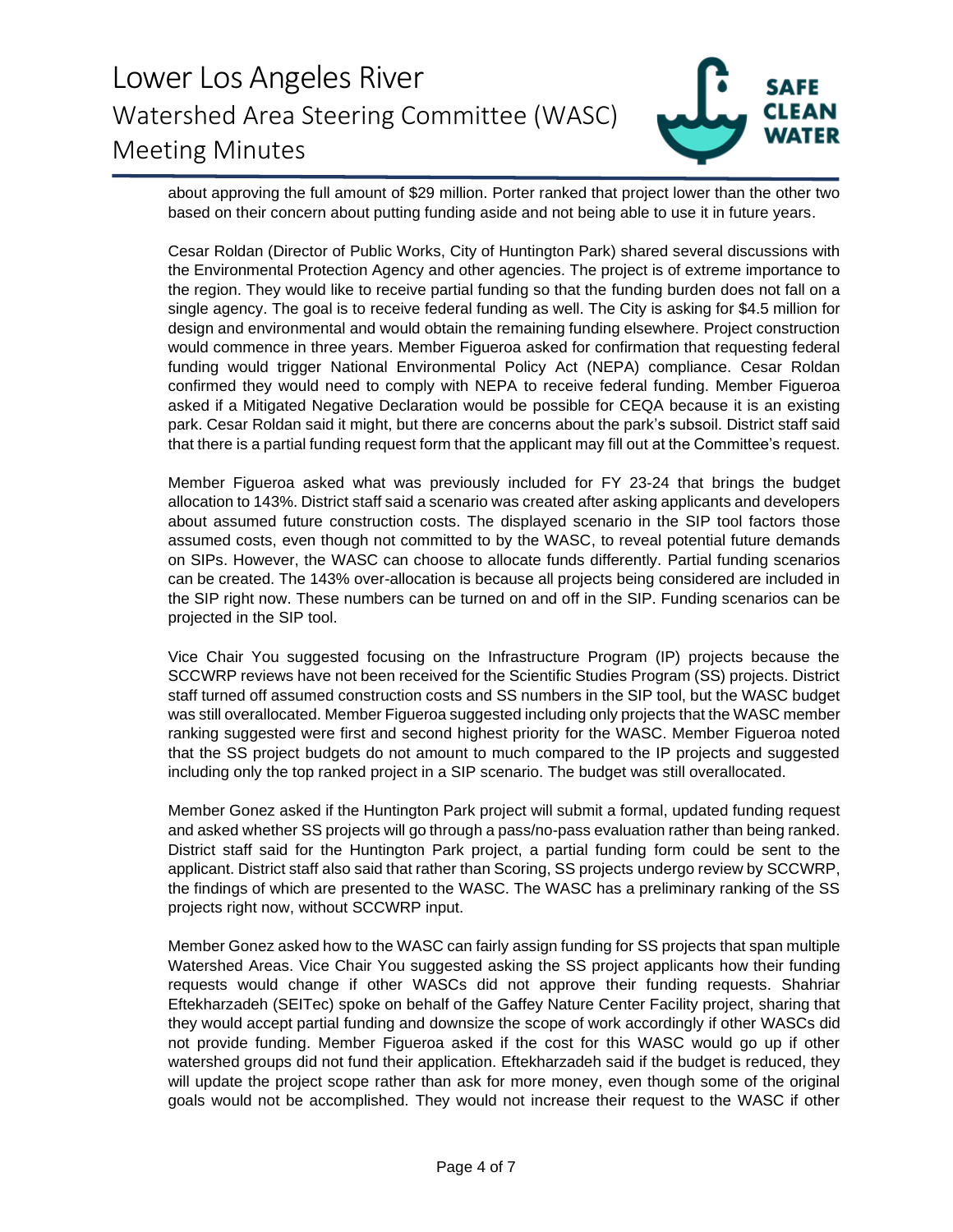

WASCs did not contribute funding. Member Porter asked if the applicant had reviewed the letter that the City of LA provided. Eftekharzadeh said yes, although they have not yet discussed it with LA Sanitation and Environment. Eftekharzadeh said that a letter of support was received from the project manager of the original facility. They were surprised to receive the letter from the City of LA and don't believe there was enough detail specifying what part of the process was not followed. The project manager of the facility provided full support, and the applicant consulted with community members.

For the Microplastics in LA County Stormwater Study, Andrew Gray (UC Riverside) said that the study is modular. It includes one mass emission station within each of the four watershed areas where funding was requested, so their funding request would not change. If a WASC chooses not to fund the project, then the mass emission station in that WASC would not be included.

John Hunter (John L Hunter & Associates) said the Regional Pathogen Study project can be conducted for however many WASCs approve funding. Hunter noted, however, that they believe at least five watersheds may need to participate for the Regional Water Quality Control Board to consider accepting the conclusions of the research. Nevertheless, the cost per WASC will not change. They applied for funding from seven WASCs.

For the Gateway Area Pathfinding study, Brad Wardynski (Craftwater) confirmed that the funding request to the WASC would not change.

No applicant for the Community Garden Stormwater Capture project was in attendance. Vice Chair You noted that this study includes seven watersheds. Mike Antos (Stantec) asked if Watershed Coordinator Dales has worked with the applicant. The Coordinator said it is their understanding that their funding request would not change based on funding from other WASCs.

Member Porter asked if the Apollo Park project was requesting \$2.8 million through the life of the project or only the first year. Applicant is not requesting \$2.8 million for the first year. Member Figueroa shared an interest in approving funding for infrastructure projects but is struggling with the costs. The Member asked whether cost savings for the Huntington Park project are possible, considering the numbers for the scope seem high compared to prior projects. Cesar Roldan suggested inviting the City to present on the actual construction costs. Cesar Roldan suggested the cost estimate may go down because the cost of materials was particularly high when the estimate was calculated.

Member Melissa Bahmanpour requested information about why the Salt Lake Park requested \$4.5 million for planning and design or just planning. Cesar Roldan confirmed it is for planning, environmental, and everything else prior to construction. District staff reminded the Committee that any partial funding requests need to be initiated by the WASC. The District would send the partial funding form to the applicant, and it would be sent back to the WASC. Member Deras said that if they request partial funds, perhaps they can ask the applicant to find other funding for the \$16 million in future funding. Cesar Roldan said that would be fine. The additional \$4.5 million would be spread out over the next three years, so they would have time to look for funding elsewhere. The goal is to complete the design so that they can determine exactly what funding will be needed in the future. Vice Chair You recommended partially funding the project with \$4.5 million for design through the next three years. Antos noted that as part of the partial funding request, the applicant must demonstrate where the additional funding will come from so the WASC can be assured that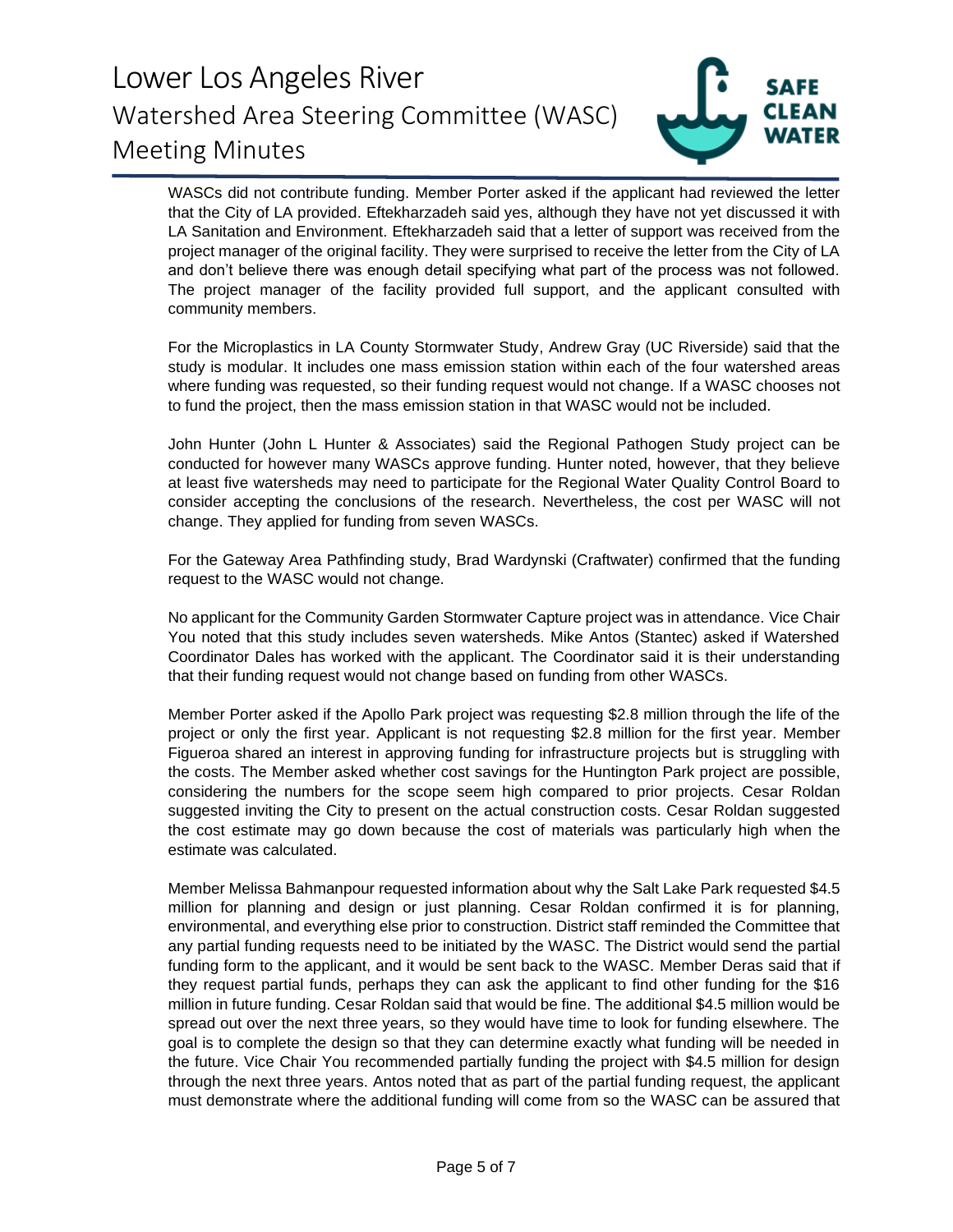

the project will be executed as submitted. The applicant may indicate that they will come back to the WASC for additional funding, or they can indicate that they will pursue other funding options. Member Figueroa pointed out that \$4.5 for design and environmental seems excessive. Member Gonzalez added that there are advantages to funding design for as many projects as possible. There are funding matching options available for grantees. Member Gonez echoed this sentiment but said the WASC needs to understand the challenges that will come with building a pipeline of projects. Member Bahmanpour said they support partially funding the Salt Lake Park project, which is located in a disadvantaged community. Member Figueroa noted that design and planning are crucial so that the applicant can be ready for when other funding options come along. District Staff confirmed that the form will be sent to the applicant and reminded the WASC that one of the intentions of the program is to see projects through to completion.

Member Porter asked to see the SIP tool scenario with the partial funding of the Salt Lake project with the other two IP projects. District staff showed the scenario with the assumed construction costs for this year's applicants. The total amount was 130% of the WASC's budget under Total and 115% for FY 2023-2024. A scenario showing the IP projects without assumed construction costs for previously approved projects was 47% under Total and 21% for FY 2023-2024. Member Deras noted that they have previously encouraged proponents to look for other funding sources. They asked if conceptual construction costs consider the Measure R costs because that cost may be reduced. Member Figueroa said on behalf of Spane project that they are considering funding through the LA River as an option. Watershed Coordinator Dales said that when they previously reached out to Lynwood, they did not have information about cost share options. Hunter said they are sure Lynwood would actively seek other funding sources, but not until after design is underway. Nancy Villasenor spoke on behalf of the Willow Springs project. They plan to come back for construction funds and also plan to use whatever resources are available to them to leverage funds. At Vice Chair You's request, Villasenor confirmed that \$8.6 million is needed for FY 2023-2024.

Antos reminded that in the SIP scenarios with expected future costs, each project described as having future needs must re-apply and demonstrate costs and benefits, be judged eligible, and come before the committee in a future program year.

Member Laura Ochoa spoke on behalf of the City of Lynwood. Their project is requesting full funding for design and will return in FY 25 to request construction funds.

Member Ernesto Rivera asked if the \$8.6 million requested for the second year of Willow Springs was for implementation. Villasenor confirmed it is. Vice Chair You asked if that number is specifically for FY 23-24 or whether it could be spread out. Villasenor said they do not know if the dollars would be spread out in future years. They believe there may be a possibility for spreading the costs. Vice Chair You said if the full \$8.6 million is not all needed in 2023-2024, they can ask for that money to be allocated through future years. Antos clarified that the project has requested \$1.2 million right now, and \$8.6 million is expected to be requested in the future. Villasenor said they are willing to explore other funding options in the future. District staff said that number is factored into assumed construction costs in the SIP tool scenarios.

Watershed Coordinator suggested running a scenario using 75% of future cost assumptions. Member Gonzalez agreed with the idea and suggested a goal of a 20% implementation match. The 75% future cost assumption scenario used 101% of the WASC's budget for FY23-24. Antos noted that this scenario does not include the projects that will be submitted in future program years.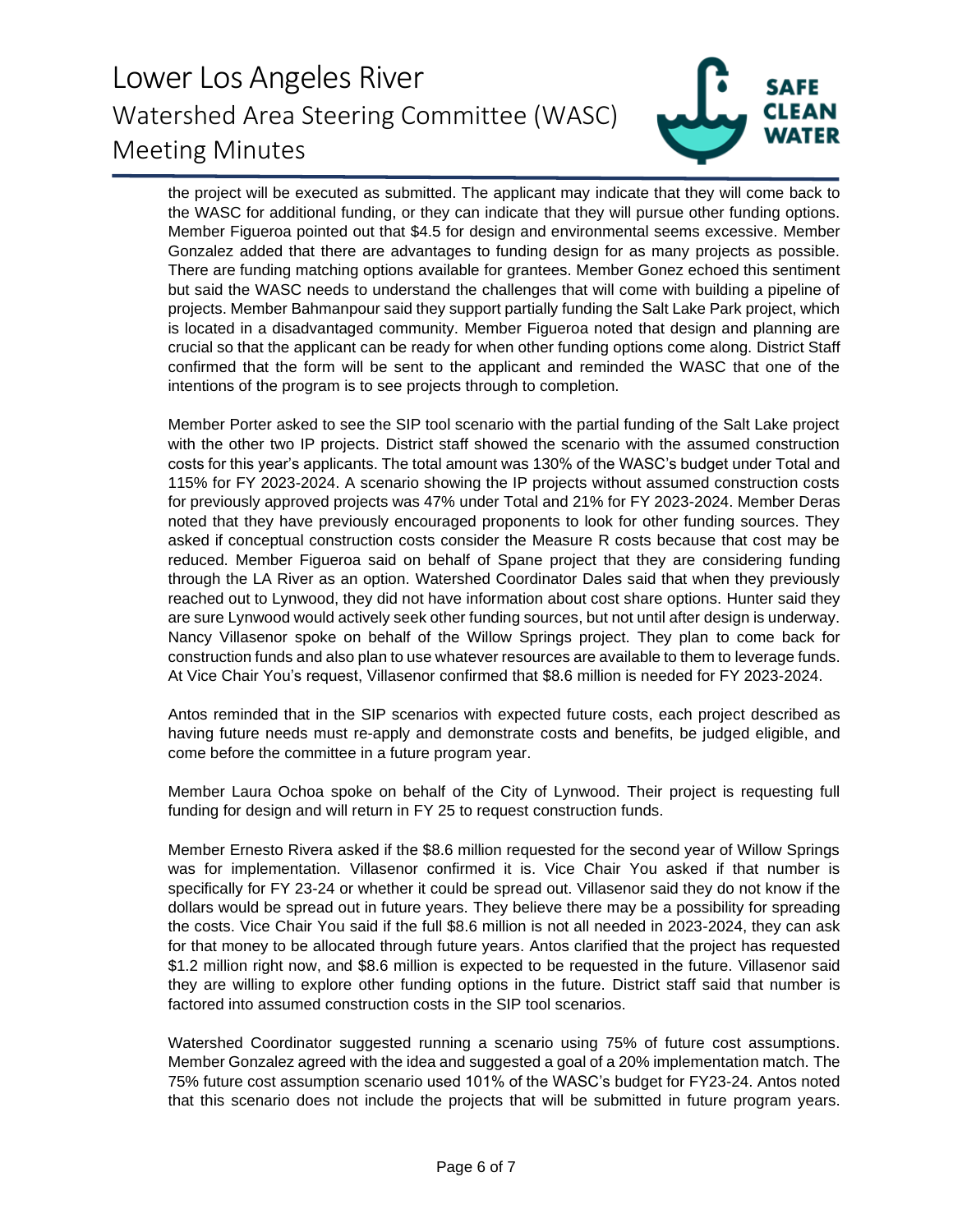

Watershed Coordinator suggested to create another scenario that contains the 75% of future cost assumptions and not including the SS projects. Member Figueroa requested to see a scenario with 50% future funding. A scenario with 50% future funding, SS projects, and no future projects used 76% of the budget for FY23-24. Vice Chair You asked if they can ask applicants with approved funds if they can push that funding back. District staff said yes.

District Staff will ask WASC members who have not yet ranked the projects to do so before the next meeting.

### **i) Infrastructure Program (IP)**

- (1) [Apollo Park Stormwater Capture Project](https://portal.safecleanwaterla.org/projects-module-api/api/summarydownload/pdf/13/235)
- (2) [Willow Springs Park Wetland Restoration and Expansion](https://portal.safecleanwaterla.org/projects-module-api/api/summarydownload/pdf/13/287)
- (3) [Salt Lake Park Infiltration Cistern](https://portal.safecleanwaterla.org/projects-module-api/api/summarydownload/pdf/13/310)

### **ii) Scientific Studies Program (SS)**

- (1) [Community-Centered Optimization of Nature-Based BMPs Starting with the Gaffey Nature](https://portal.safecleanwaterla.org/projects-module-api/api/reportdownload/pdf/21/39) [Center Facility](https://portal.safecleanwaterla.org/projects-module-api/api/reportdownload/pdf/21/39)
- (2) [Microplastics in LA County Stormwater](https://portal.safecleanwaterla.org/projects-module-api/api/reportdownload/pdf/21/51)
- (3) [Regional Pathogen Reduction Study](https://portal.safecleanwaterla.org/projects-module-api/api/summarydownload/pdf/21/16)
- (4) [Gateway Area Pathfinding Analysis \(GAP Analysis\) –](https://portal.safecleanwaterla.org/projects-module-api/api/summarydownload/pdf/21/14) Phase 2
- (5) [Community Garden Stormwater Capture Investigation](https://portal.safecleanwaterla.org/projects-module-api/api/reportdownload/pdf/21/52)

### **8. Public Comment Period**

There were no public comments.

#### **9. Voting Items**

a) Reselect the current Lower Los Angeles River Watershed Coordinator for the next term.

Motion to reselect the current Watershed Coordinator for the next term by Member Figueroa. Member Gonzalez seconded the motion. The Committee voted to reselect the Watershed Coordinator. (Approved, see Vote Tracker sheet)

#### **10. Items for Next Agenda**

Vice Chair You suggested making the next meeting three hours. The next meeting of the LLAR WASC is Tuesday March 22, 2022 from 1 – 4 PM. See the SCWP website for meeting details.

Items for the next meeting include:

a) Lower Los Angeles River (LLAR) Project Prioritization and Selection Discussion for populating the Fiscal Year 2022-2023 Stormwater Investment Plan.

#### **12. Adjournment**

Vice Chair You thanked WASC members and the public for their attendance and participation and adjourned the meeting.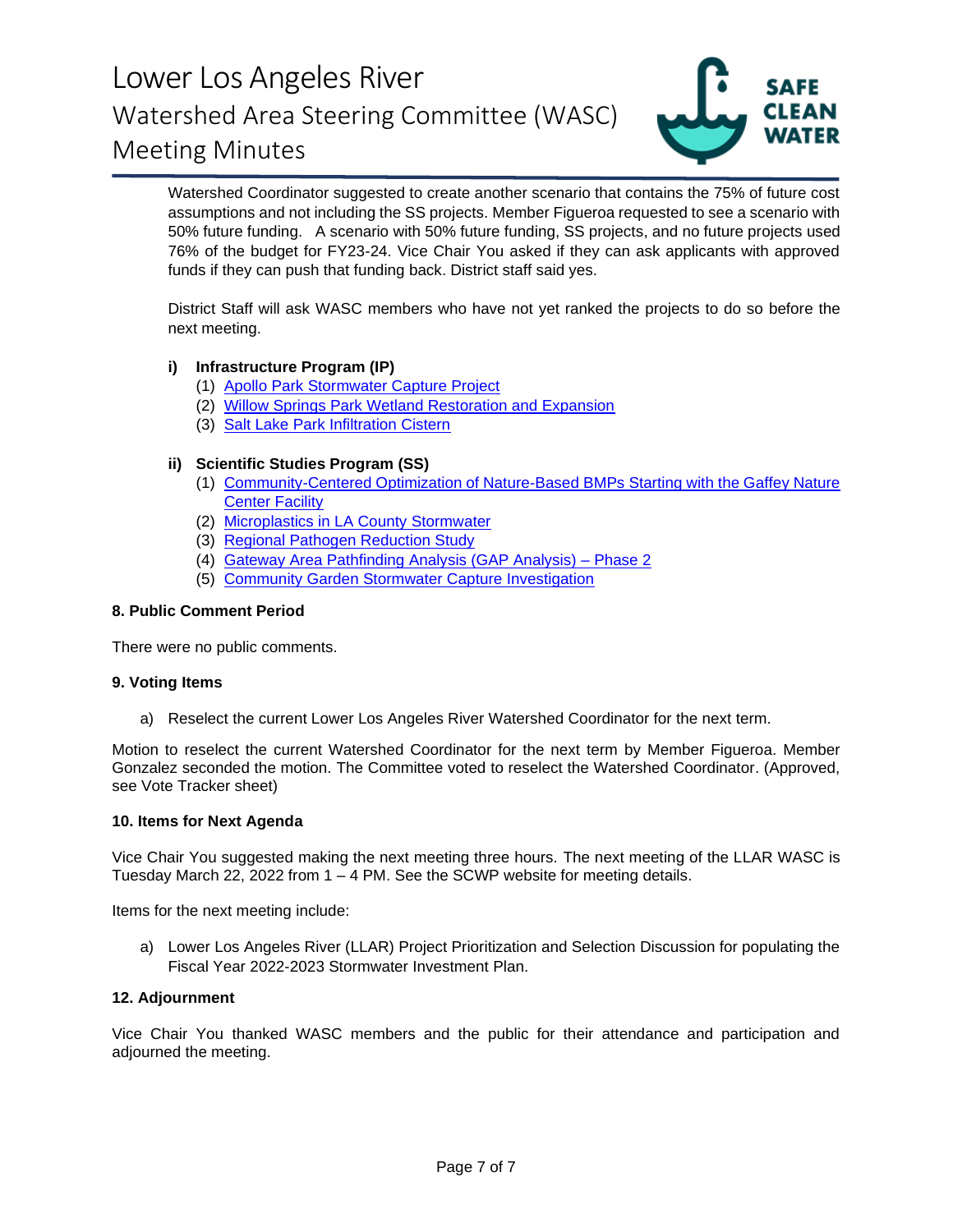| LLAR WASC - February 22, 2022       |                                                 |                       |                     |                      |                                                                     |                                              |                                                                                                      |
|-------------------------------------|-------------------------------------------------|-----------------------|---------------------|----------------------|---------------------------------------------------------------------|----------------------------------------------|------------------------------------------------------------------------------------------------------|
|                                     |                                                 | <b>Quorum Present</b> |                     |                      | <b>Voting Items</b><br>(see meeting minutes for additional details) |                                              |                                                                                                      |
| <b>Member Type</b>                  | <b>Position</b>                                 | Member                | Voting/<br>Present? | Alternate            | Voting/<br>Present?                                                 | Approve 01-25-2022<br><b>Meeting Minutes</b> | Reselect the current<br>Lower Los Angeles River<br><b>Watershed Coordinator for</b><br>the next term |
| Agency                              | <b>District</b>                                 | <b>Ernesto Rivera</b> | $\mathsf{x}$        | <b>Ramy Gindi</b>    |                                                                     | y                                            |                                                                                                      |
| Agency                              | <b>Central Basin</b>                            | Alex Rojas            |                     | Everardo Trujillo    | X                                                                   | y                                            | v                                                                                                    |
| Agency                              | Water Replenishment District                    | <b>Rob Beste</b>      |                     | Aimee Zhao           | $\pmb{\chi}$                                                        | y                                            | $\mathsf{v}$                                                                                         |
| Agency                              | LA County Sanitation Districts                  | Kristen Ruffell       |                     | Dr. Quynh Tran       | X                                                                   | y                                            | y                                                                                                    |
| Agency                              | Port of Long Beach                              | James Vernon          |                     | Dylan Porter         | $\boldsymbol{\mathsf{x}}$                                           | y                                            | $\mathsf{V}$                                                                                         |
| <b>Community Stakeholder</b>        | Conservation Corps of Long Beach                | <b>Kedrin Hopkins</b> |                     | David Sall           |                                                                     |                                              |                                                                                                      |
| <b>Community Stakeholder</b>        | <b>Rivers &amp; Mountains Conservancy</b>       | <b>Mark Stanley</b>   |                     | Joe Gonzalez         | x                                                                   | y                                            | y                                                                                                    |
| <b>Community Stakeholder</b>        | <b>TreePeople</b>                               | <b>Cindy Montanez</b> |                     | <b>Manny Gonez</b>   | $\mathsf{x}$                                                        | y                                            | $\mathsf{V}$                                                                                         |
| <b>Community Stakeholder</b>        | City of Long Beach Parks & Recreation           | <b>Stephen Scott</b>  | x                   |                      |                                                                     | y                                            | y                                                                                                    |
| <b>Community Stakeholder</b>        | <b>River in Action</b>                          | Melissa Bahmanpour    | $\mathsf{x}$        | Erica Maceda         |                                                                     | $\mathsf{v}$                                 | $\mathsf{V}$                                                                                         |
| <b>Municipal Members</b>            | City of Commerce<br><b>City of Bell Gardens</b> | Gina Nila             |                     |                      |                                                                     |                                              |                                                                                                      |
| <b>Municipal Members</b>            | City of Downey                                  | Dan Mueller           | x                   | Delfino Consunji     |                                                                     |                                              | $\mathsf{V}$                                                                                         |
| <b>Municipal Members</b>            | City of Long Beach                              | Melissa You           | X                   | Cecilia Salazar      |                                                                     | y                                            | y                                                                                                    |
| <b>Municipal Members</b>            | City of Lynwood                                 | Laura Ochoa           | $\mathsf{x}$        | <b>Noe Martinez</b>  |                                                                     | y                                            | $\mathsf{v}$                                                                                         |
| <b>Municipal Members</b>            | City of Paramount                               | Adriana Figueroa      | $\mathsf{x}$        | Sarah Ho             |                                                                     | a                                            | $\mathsf{V}$                                                                                         |
| <b>Municipal Members</b>            | City of Signal Hill                             | <b>Cecil Looney</b>   |                     | <b>Thomas Bekele</b> | x                                                                   | a                                            | $\mathsf{V}$                                                                                         |
| <b>Municipal Members</b>            | City of South Gate                              | <b>Gladis Deras</b>   | $\mathsf{x}$        | <b>Clint Herrera</b> |                                                                     | y                                            | y                                                                                                    |
| <b>Watershed Coordinator</b>        |                                                 |                       |                     |                      |                                                                     |                                              |                                                                                                      |
| <b>Non-Voting Member</b>            | <b>SGA Marketing</b>                            | <b>Tara Dales</b>     | x                   |                      |                                                                     |                                              |                                                                                                      |
| <b>Total Non-Vacant Seats</b>       |                                                 | 17                    |                     |                      | Yes (Y)                                                             | 12 <sub>2</sub>                              | 15                                                                                                   |
| <b>Total Voting Members Present</b> |                                                 | 15                    |                     |                      | No(N)                                                               | $\overline{0}$                               | $\overline{0}$                                                                                       |
| Agency                              |                                                 | 5 <sup>5</sup>        |                     |                      | Abstain (A)                                                         | $\overline{2}$                               | $\overline{0}$                                                                                       |
| <b>Community Stakeholder</b>        |                                                 | $\overline{4}$        |                     |                      | Total                                                               | 14                                           | 15                                                                                                   |
| <b>Municipal Members</b>            |                                                 | 6 <sup>1</sup>        |                     |                      |                                                                     | Approved                                     | Approved                                                                                             |